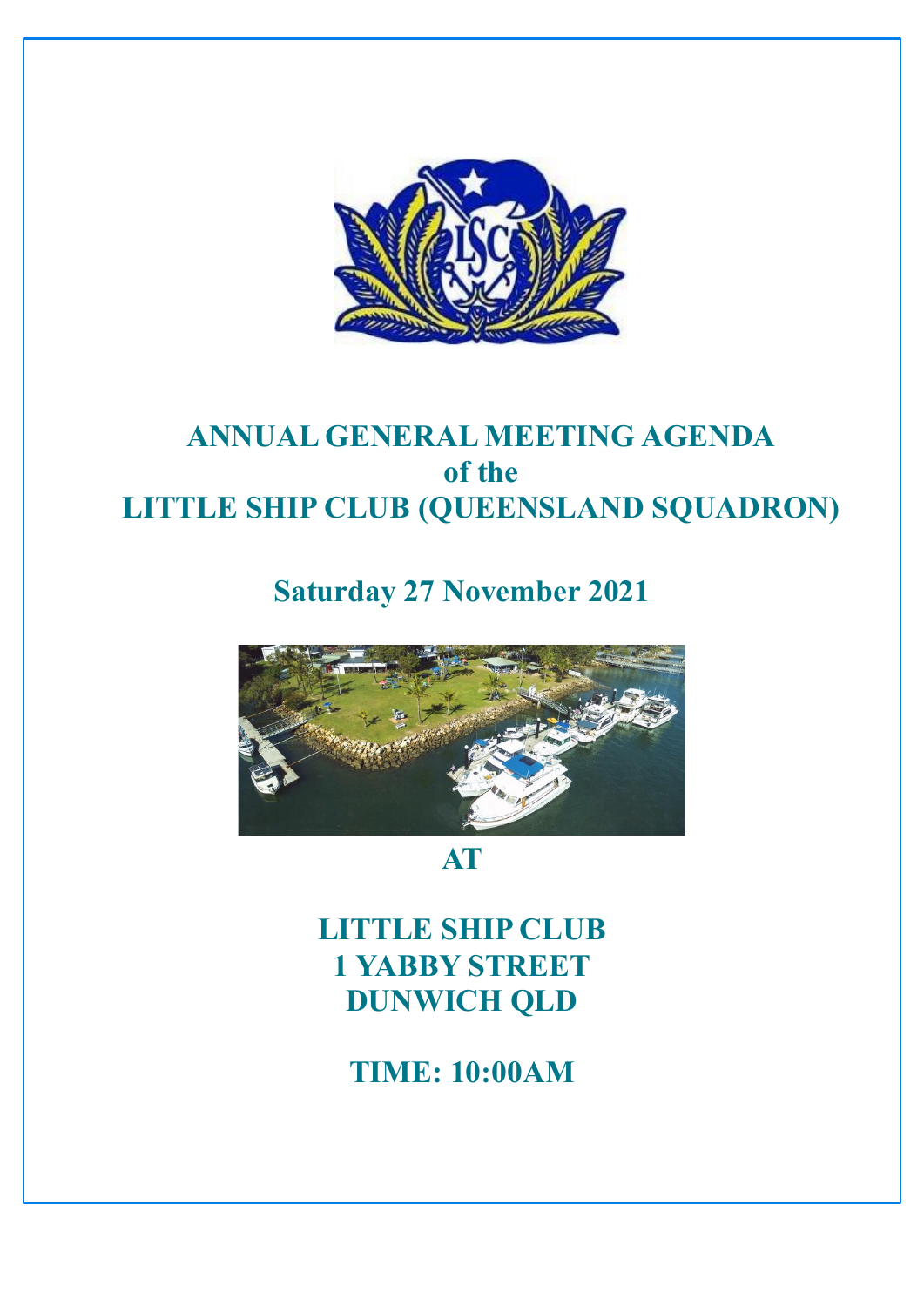# **1. Board of Directors as at Meeting of 27 November 2021**

| <b>Name</b>                | <b>Position or (Committee Role)</b>                                                            | <b>Present</b><br><b>YES or</b><br><b>NO</b> |
|----------------------------|------------------------------------------------------------------------------------------------|----------------------------------------------|
| Mr Mark Neilson            | Commodore                                                                                      | <b>YES</b>                                   |
| Mr Bruce Phillips          | Vice Commodore<br>(Chair - Building & Grounds,<br>Chair Bay Outings & Cruises)                 | <b>YES</b>                                   |
| Maria Anderson             | Rear Commodore / Honorary Treasurer<br>(Chair - Communications, Chair -<br>Planning & Finance) | <b>YES</b>                                   |
| Ms Lee Shannon-<br>Delaney | Director<br>(Chair - Membership, House & Social)                                               | <b>YES</b>                                   |
| Mr Lance Magnussen         | Director<br>Building & Grounds)                                                                | <b>YES</b>                                   |
| Mr Peter Shepherd          | Director / Honorary Secretary                                                                  | <b>YES</b>                                   |
| Mr Dennis Cronin           | Director                                                                                       | <b>YES</b>                                   |

# **2. Open Meeting (Commodore Mark Neilson)**

- The meeting was declared "OPEN" at 10:03 by the Commodore who "Chaired" the Annual General Meeting (AGM) with assistance from Mr Mark Tull (past President, Southport RSL).
- "Acknowledgement of Country" was delivered by the Commodore.
- The Commodore provided a WH&S briefing and other House Keeping matters for members and then handed the Chair to Mr Tull who assisted with the management of the AGM*.*

# **3. ATTENDANCE / Apologies (Mark Tull)**

- The number of members marked in attendance was 28.
- The number of proxies held and by whom was as per below.
- There being more than 20 members present, a quorum was declared by the Chair (Mr Tull).

#### **Proxies**

| <b>Member</b>      | <b>Proxy No.   In favour of</b> |  |
|--------------------|---------------------------------|--|
| John Stynes (2682) | Maria Anderson                  |  |
|                    |                                 |  |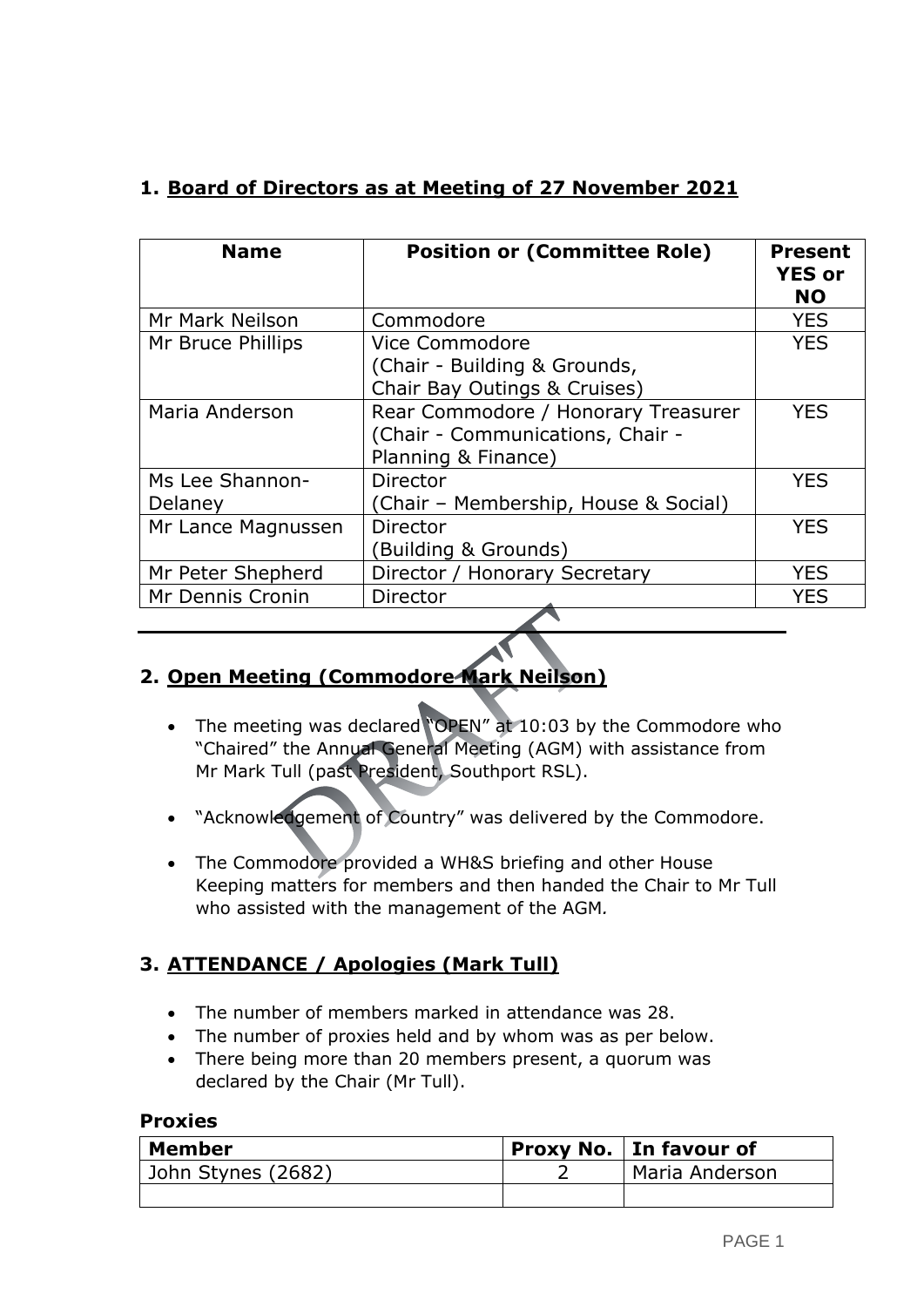- Mr Tull asked members to put forward any apologies.
- Apologies were received for:
	- o John Cranley PCLM (799)
	- o Keith Anderson PCLM (290)
	- o Neil Todkill (1388)
	- o Rod Johnston PC (2357)
	- o Alan Early LM (1407)

## **4. Official Welcome (Commodore Mark Neilson)**

• The Commodore provided the official welcome to members.

# **5. Members that have "Crossed the Bar" (Commodore Mark Neilson)**

- The Commodore provided a summary of the three members and asked members to stand in respect to their departed colleagues.
- One Minute's Silence was observed
- The Rear Commodore Maria Anderson rang the Club's bell three times honouring the past members:
	- o Graeme Barber (3961)
	- o Michael McInnes (394)
	- o LM Robert Woods (410)

## **Motion:** Adoption of the Minutes of the Previous 2020 AGM

- Mr Mark Tull advised that the previous minutes had been posted on the Club website.
- Mr Mark Tull asked members "That the minutes of the previous AGM on 28 November 2020, held at Little Ship Club be adopted as an accurate record of the meeting".

**Proposed:** Tony Neilson **Seconded:** Rob Smith

Motion was carried carried.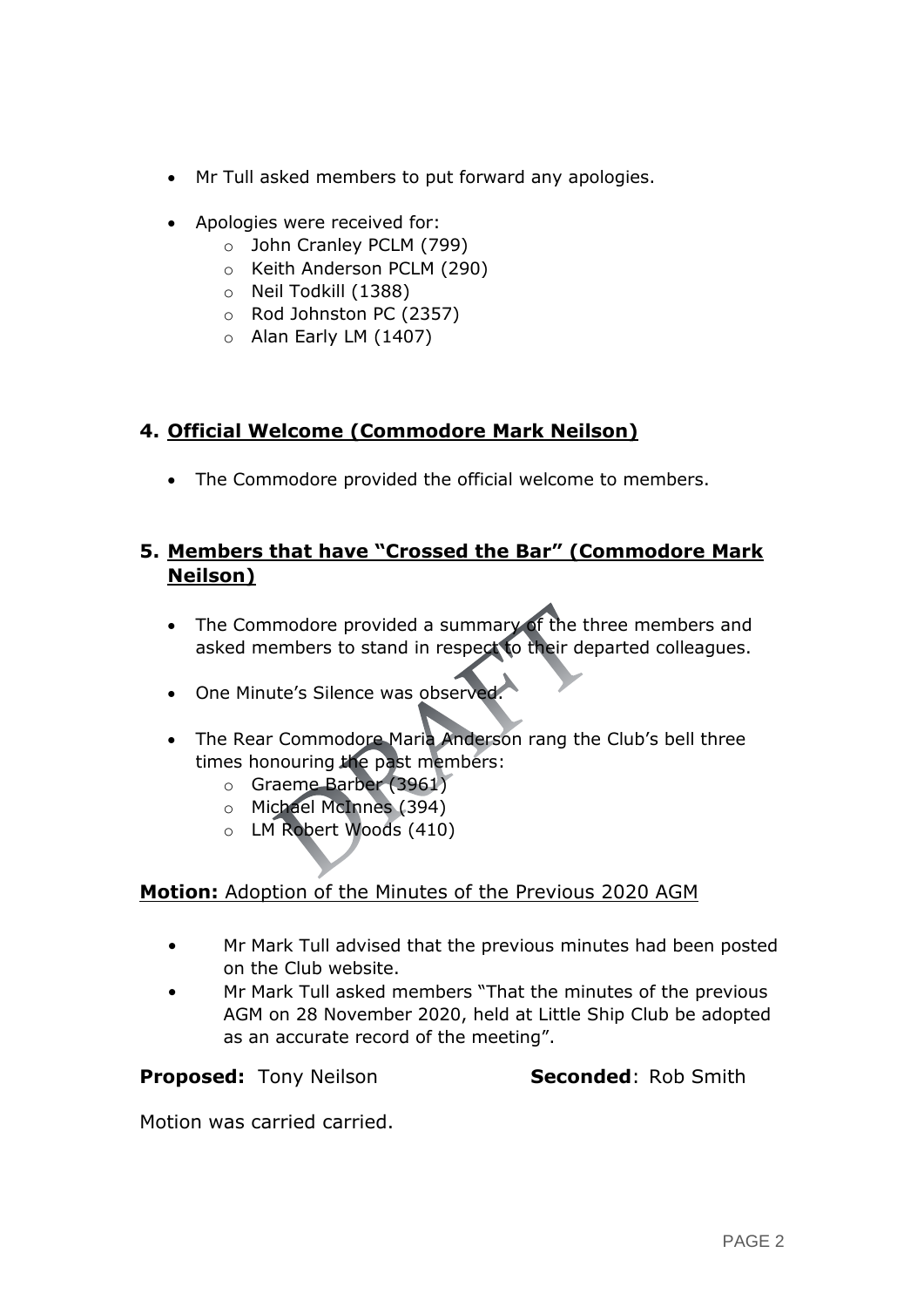# **6. Business Arising from the Minutes (Mark Tull)**

• Nil

The Chair then passed the meeting back to the Commodore for his Report.

# **7. Commodore's Report (Commodore Mark Neilson)**

- PCLM Eric Early, son Graeme and daughter Margaret attended the 70th Anniversary of the Club where they donated the orginal NAP bell to the Club. A plaque is to be added indicating the donors.
- The Club is currently tracking well financially returning a \$133,000 surplus for the 2020/21 Financial year.
- The Tax Office debt from 2018/19 will be paid off in 2022 and both the Treasurer's and the Audited Financial reports are available for viewing on the Club website.
- Tables, chairs and LED lights have been upgraded along with some of the point of sale equipment behind the bar.
- A preventative maintenance schedule is in place developed by the Rear Commodore for some of our aging bar equipment.
- We have applied for two grants for roof repairs and we hope one of them will be awarded which will allow us to start remediating the leaking roof.
- A Grant has been used for further upgrades to our Lights replacing them with LEDs.
- We are also applying for a grant for Solar panels and hope to have these installed next year – which will significantly reduce our electricity bills.
- Standing Committee member Ron King donated his Toyota Hilux ute to the Club this year to help with removing green waste from the Club.
- The Commodore thanked the Board, Standing Committee Members, Assistant Club Manager and LSC staff in general for all of their hard work, dedication and commitment to the Club over the past 12 months. He also thanked the many volunteers that have assisted in general around the Club throughout the year.

Mark Tull then passed the meeting to the Rear Commodore and Honorary Treasurer (Maria Anderson) to give the Treasurer's Management Report.

**Motion**: That the Commodore's Report be adopted.

**Proposed:** Tony Neilson **Seconded:** Peter Shepherd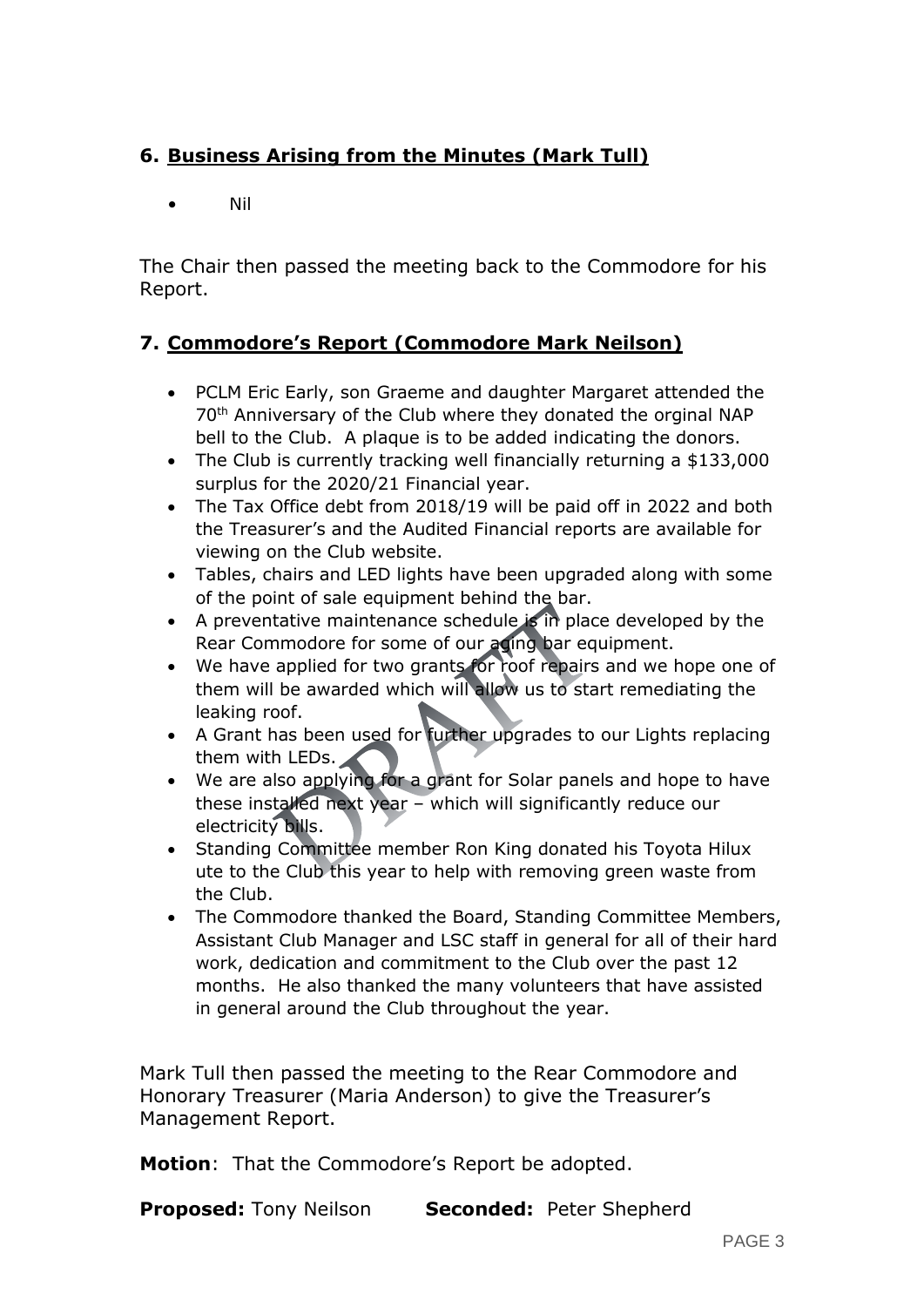Motion was carried carried.

# **8. Honorary Treasurer and Operations' Report (Rear Commodore & Honorary Treasurer Maria Anderson)**

The Rear Commodore's Report for the last financial year covers:

- Financial activities
- Grants and
- Club Operations.

The Club achieved a **net surplus** of \$133,563 (after depreciation of \$32,182). By way of comparison:

| \$133,563 | $(*14,164)$ | $($ \$162,833) | $($ \$129,329) |
|-----------|-------------|----------------|----------------|

The cash reserves of the Club increased with **total cash on hand of \$199,956** on 30/06/2021 (compared to \$94,015 as at 30/06/2020).

All financial obligations, including BAS, PAYG and superannuation, were paid on time. Reporting requirements for ASIC and OLGR were met.

The 2018-2019 ATO debt (\$47,187 on 31/07/2019) had a balance of \$16,525 (22/11/2021). This debt is expected to be paid off by 30 June 2022.

The reasons for the Club achieving these financial results are:

- 1. Greater use of volunteers and improved operational efficiencies which has reduced expenses
- 2. Industry financial key performance indicators were set as targets and measured each month
- 3. Improved financial controls and management of cash
- 4. Outsourcing the bistro to Don and Amanda Clarke from River City Catering, who are doing an excellent job
- 5. Introducing Service Schedules and planning and progressively upgrading assets and equipment

The Treasurer thanked the following people:

 Lee Shannon-Delaney for her work on membership administration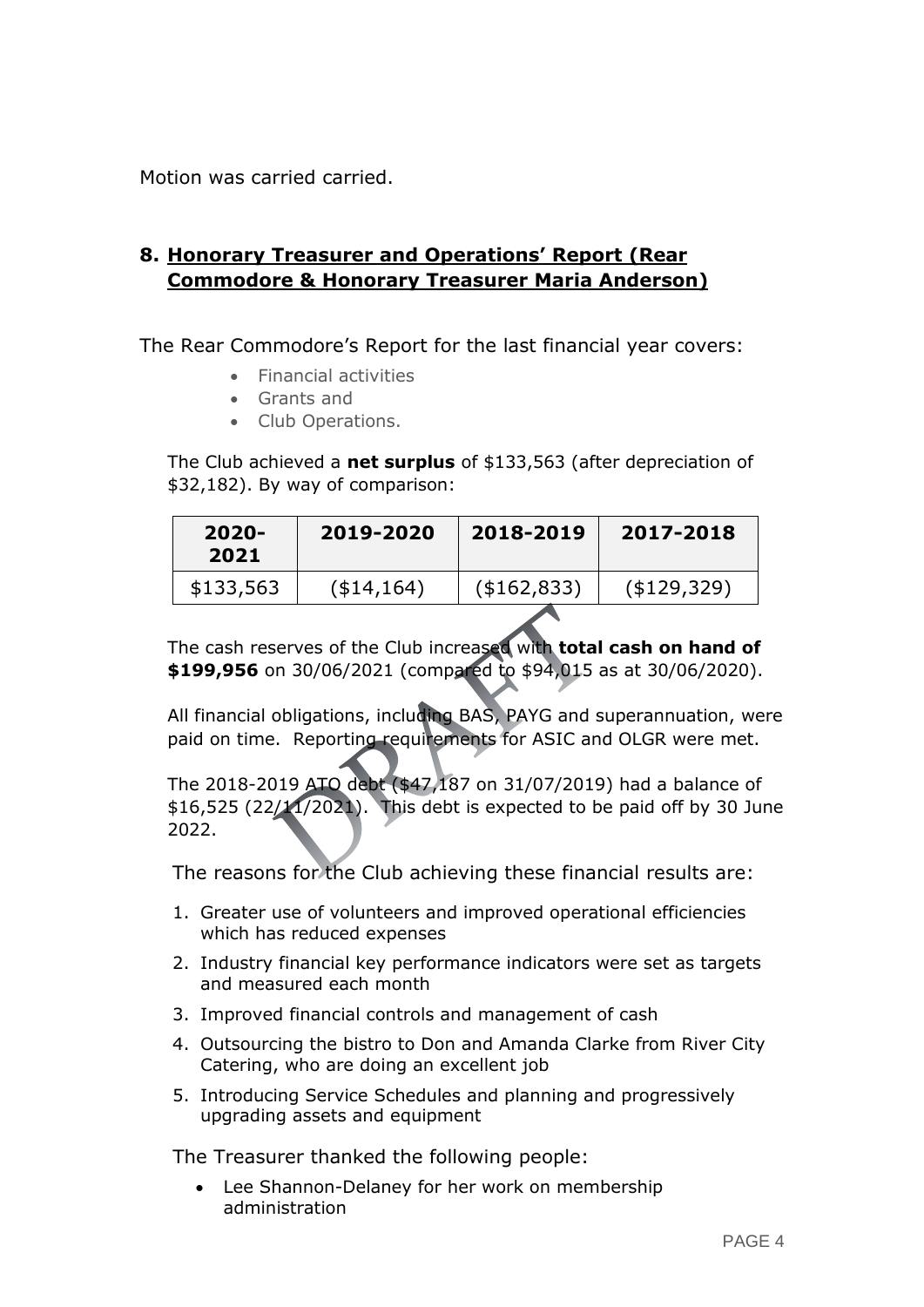- Peter Shepherd for his work on compliance and strategic projects
- Bruce Phillips for his work on building and maintenance
- Dennis Cronin for his work on a new OHS system
- Warren Cuff for his work on cleaning, gardening and maintenance
- Long-term members who have donated time on the subcommittee, Alan Gwynne, Arthur Mobsby, Garry Clayphan and Mark Lopez.

#### *A. Grants*

Applying for grants has resulted in the following successful grants applications:

- Federal Government Powering Up Grant for \$5,000 for outdoor and pontoon LED lights
- Redland City Council (RCC) Community Capital Infrastructure (\$4,593) for fire and emergency equipment
- COVID-19 Business Support Grant (\$10,000) for the June/July lockdown
- RCC Community Organisation Support (Sustainability) (\$5,000).

Grant applications we have made for a partial roof replacement include:

- 1. \$35,000 inc gst for a Gaming Community Grant
- 2. \$32,500 ex gst for a RCC Major Capital Infrastructure grant.

The total cost of the roof replacement is expected to be between \$65,000 and \$85,000.

The building levy funds received from members in the sum of \$8,800 is being held in the Club's investment account for use with roof repairs.

## *Club Operations*

Tracey Rore has been appointed as the Assistant Club Manager. The Treasuer commended Tracey for making improvements in operational efficiencies in challenging times.

The Treasurer advised that Don and Amanda Clarke from River City Catering, who run the LSC Waterfront Bistro, are doing an excellent job.

Don, Amanda and Tracey work together as a team to deliver a better service to our members and patrons.

Some of the successful events that the Club has hosted include:

- Moreton Bay Foundation annual Day on the Bay
- Regular live music each month and a special music day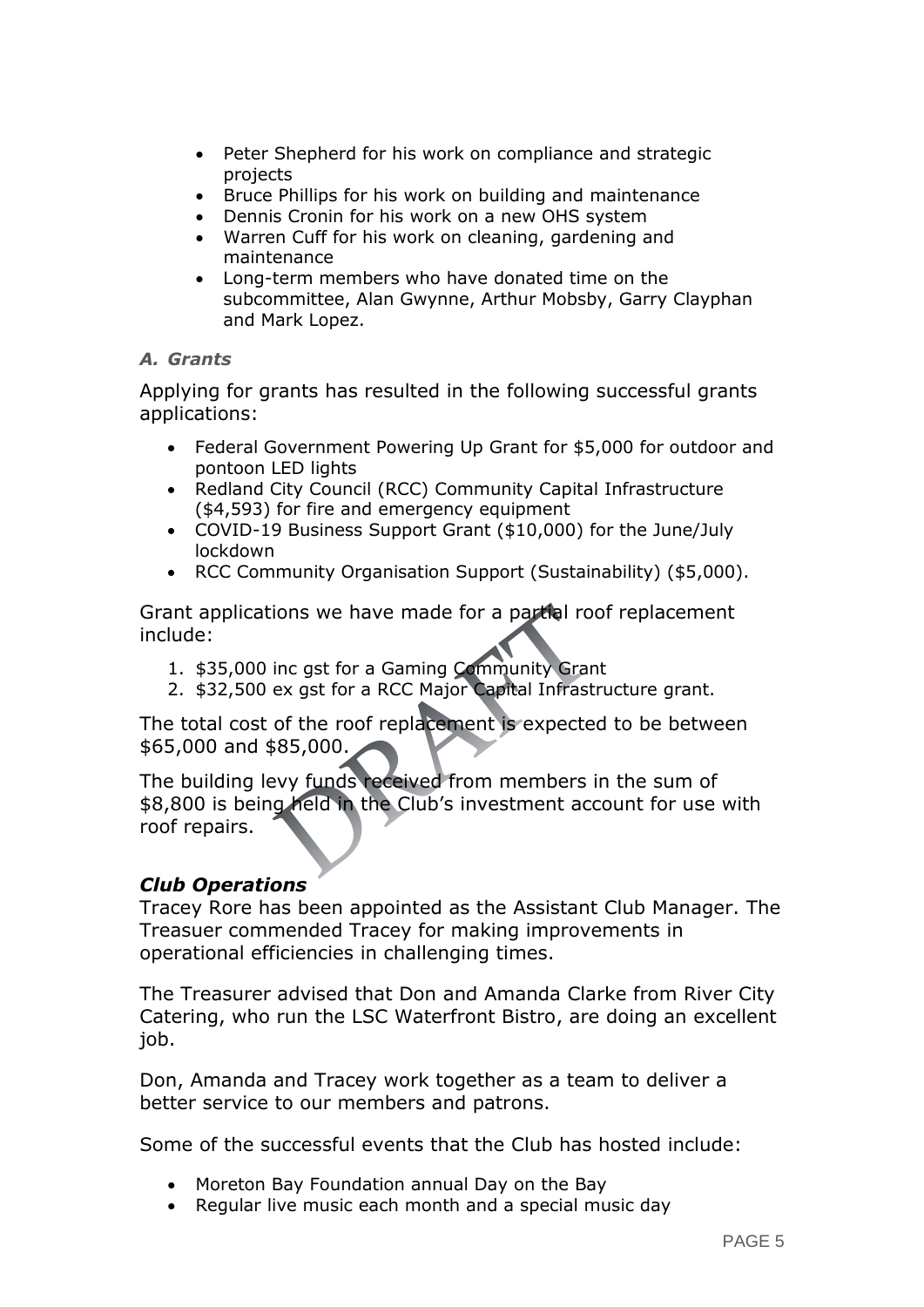- LSC's Champagne Cruise
- Interclub Bay Cruise
- Seafood spectacular
- SeaLink events

New Queensland Government restrictions are being imposed on Clubs from 17/12/2021 (when enacted as law), which we are currently planning for.

Trading on Monday and Tuesday will be trialled over Christmas and Easter and long weekends.

The Treasurer advised that there had been a small reduction in membership as per the table below which is to be expected with COVID and uncertain times.

| <b>Members Financial Status Report</b>      |                                |                                 |     |                |  |  |  |  |
|---------------------------------------------|--------------------------------|---------------------------------|-----|----------------|--|--|--|--|
| <b>Little Ship Club Queensland Squadron</b> |                                | Printed On 18/11/2021 @ 6:57 AM |     |                |  |  |  |  |
| <b>Membership Type</b>                      | <b>Financial Non Financial</b> |                                 |     | <b>Total</b>   |  |  |  |  |
| Full Member                                 |                                | 210                             | 88  | 298            |  |  |  |  |
| Senior Member                               |                                | 60                              |     | 67             |  |  |  |  |
| <b>FML</b>                                  |                                | 14                              |     | 14             |  |  |  |  |
| <b>HLM</b>                                  |                                | 9                               |     | 9              |  |  |  |  |
| Social Member                               |                                | 82                              | 273 | 355            |  |  |  |  |
| Associate to Full Member                    |                                | 49                              | 37  | 86             |  |  |  |  |
| Associate to Snr Member                     |                                | 15                              | 10  | 25             |  |  |  |  |
| Associate to Life Member                    |                                | $\overline{2}$                  |     | $\overline{2}$ |  |  |  |  |
|                                             | <b>Grand Totals:</b>           | 441                             | 415 | 856            |  |  |  |  |

# *Member benefits*

The financial surplus and grant moneys have allowed us to make a range of improvements:

- Essential maintenance and repairs on the building and grounds
- New technology delivering more reliable point of sale, ATM and internet
- New outdoor furniture
- New generator
- New outdoor and pontoon LED lighting (being installed in December)
- New fire cabinets on the pontoons (being installed in December)
- New defibrillator and training staff on first aid

More of member's renewal fees are being used on club improvements, with the Club trading more profitably (rather than being used to meet monthly commitments).

More member communications have been sent to members via newsletters and Facebook to keep members better informed.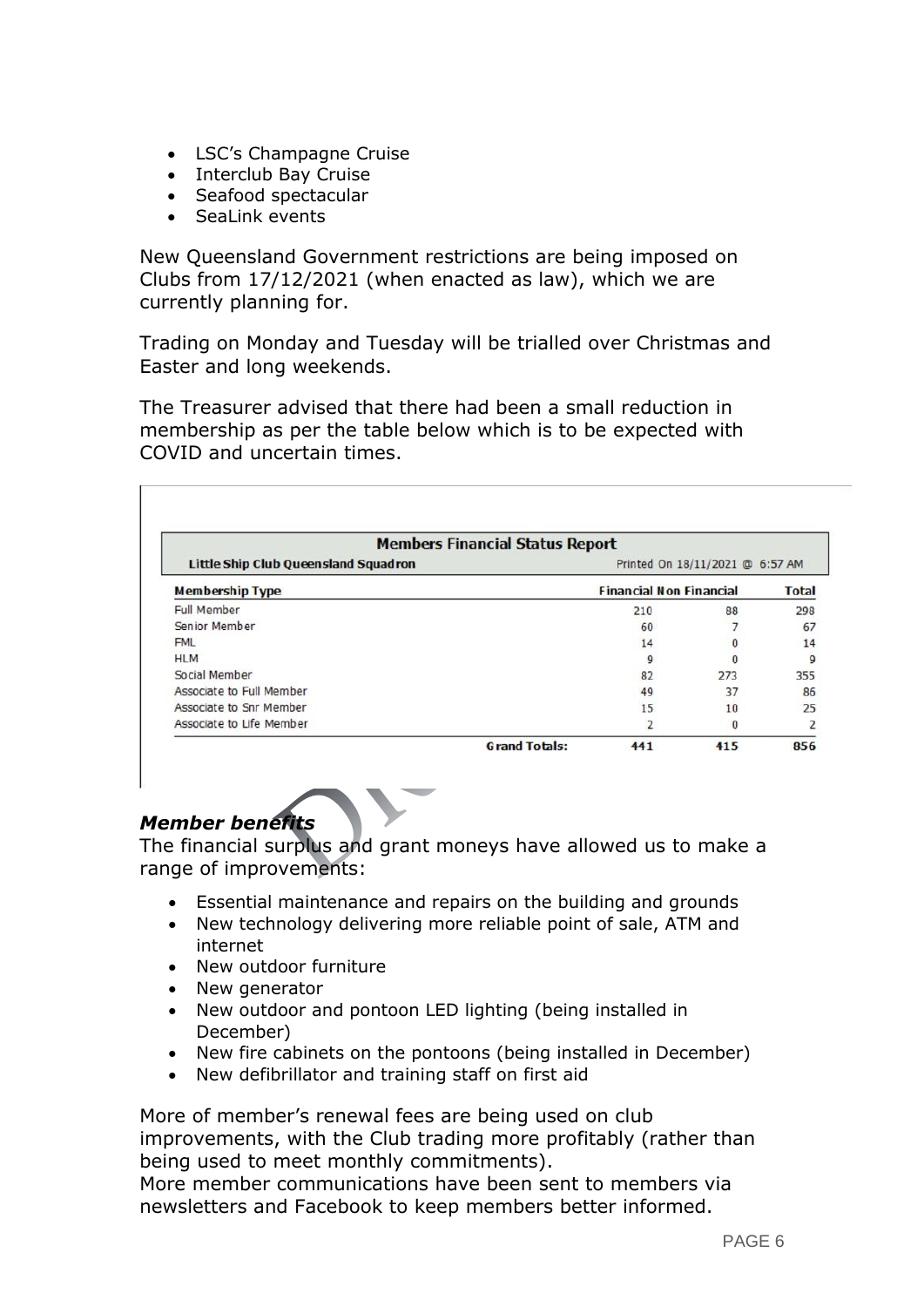**Motion**: That the Honorary Treasurer's Report be adopted.

**Proposed:** Pam Mobsby **Seconded:** Garry Clapham

Motion was carried carried.

The Rear Commodore and Honorary Treasurer then handed the meeting back to Mr Tull to introduce the Secretary.

# **9. Honorary Secretary's Report (Director – Peter Shepherd)**

The Honorary Secretary covered the following matters with respect to the previous years activities:

- A. Club activities;
- B. Governance;
- C. Strategic Projects:
	- a. Negotiation of the extension of the lease areas with Department of Resources;
	- b. Development of the 5 year Strategic Plan for the Club; and
	- c. Modernisation of the Club's Constitution.

## *A. Club Activities*

The Club's activities throughout the year have been impacted from time to time by COVID restrictions imposed by the Government.

Despite these restrictions the Club has been able to undertake major events as demonstrated by:

- 1. The **Commodore's At Home and Sail Past for the 70th Anniversary** celebrations of the forming of the Club. This was attended by the Club's Patron – Captain Phillippa Hay and many past Commodores and Honorary Life Members. Over 35 vessels took part in the Sail Past and it was a very dignified event. The Commodore had a major hand in the organisation of this event.
- 2. The **Champagne Cruise** was continued this year and thanks to Garry Clayphan and others for arranging the event.
- 3. The **Seafood Spectacular** was well attended and thanks to the volunteers provided a much needed boost to the Club's finances.
- 4. The **Constitution Cup** was held however unfortunately the wind did not allow the race to proceed and it had to be called off.
- 5. **Several musical events** were also arranged throughout the year to attract younger patrons and contribute to the Club's support base and income.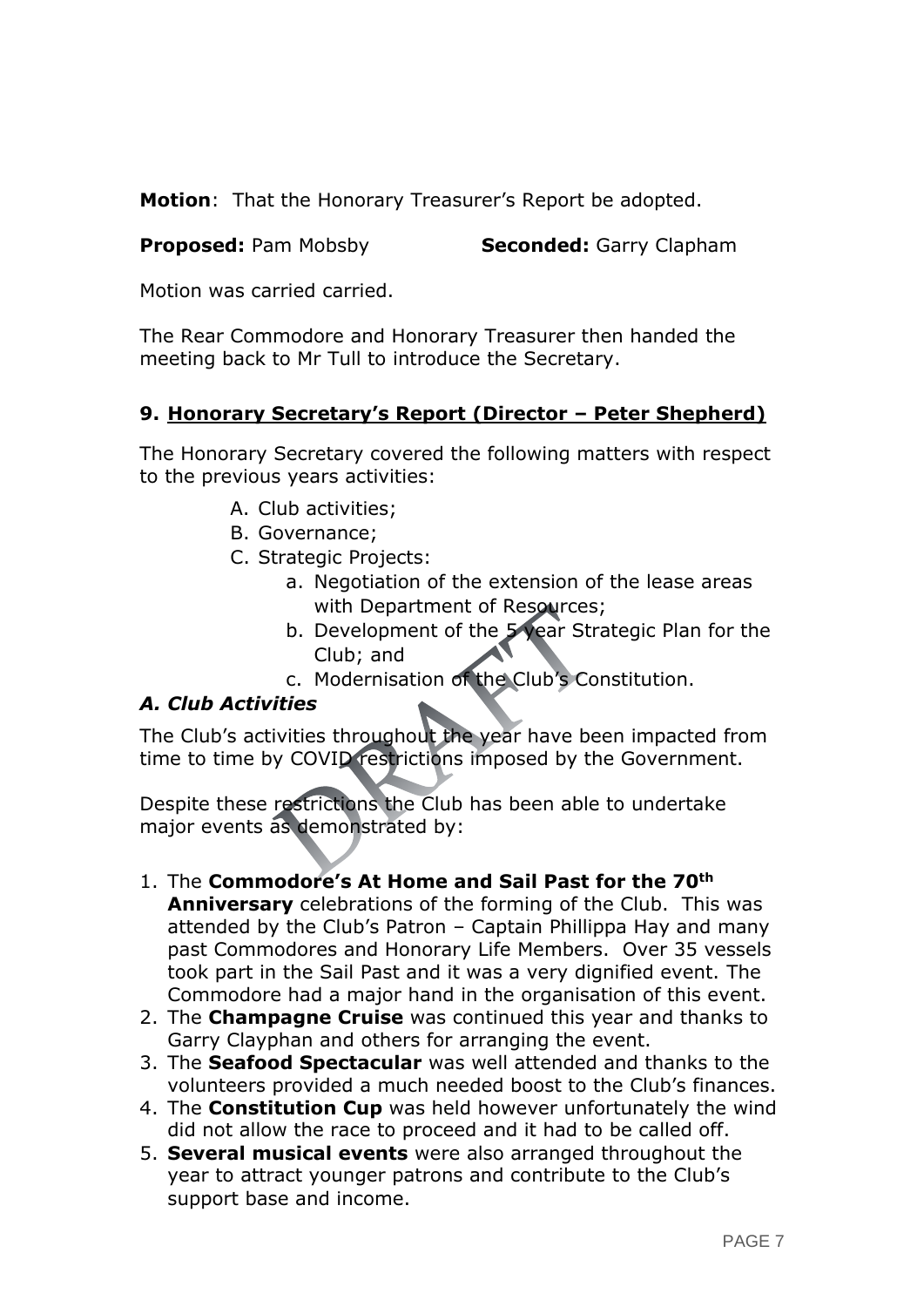6. Additionally, the Club held events for the Game Fishing and Fishing sections.

The Secretary advised that it is the intention of the Board to increase the number of 'on the water activities' in 2022 to introduce new members and further build 'esprit de corps' across the membership base.

#### *B. Governance*

All monthly Board meetings were held throughout the year with a quorum in attendance at each. The minutes were duly taken and distributed to the Board and the Committees for their information. The Audit report has been prepared and circulated to the members from the Treasurer with no adverse findings.

Returns to ASIC and OLGR have been submitted as required.

## *C. Strategic Projects*

The Secretary was requested to progress a number of Strategic projects by the Board, each of these is discussed in the following:

*a. Negotiation of the extension of the lease areas with Department of Resources*

The Club has successfully negotiated a 20 year extension to the 2 leases that make up the waterfront property leading to and under the pontoons. The terms were very favourable. The Club did seek to convert the leases to freehold however the Department of Resources were not prepared to do this until the Gumpi Plan was finalised. The Club prepared a response to the Gumpi Plan to protect the Club's interests now and into the future.

#### *b. Development of the 5 year Strategic Plan for the Club*

The Secretary advised that the Club has prepared, and the Board approved, a Strategic Plan covering the next 5 years. The Future Vision and Timing as included in the Plan will be published on the Club's website soon. The major phases include:

2021/22 – Membership Growth and Financial Stability 2022/23 – Facility Improvements so that we can be proud of them – Stage 1 2023/24 – Facility Improvements so that we can be proud of them – Stage 2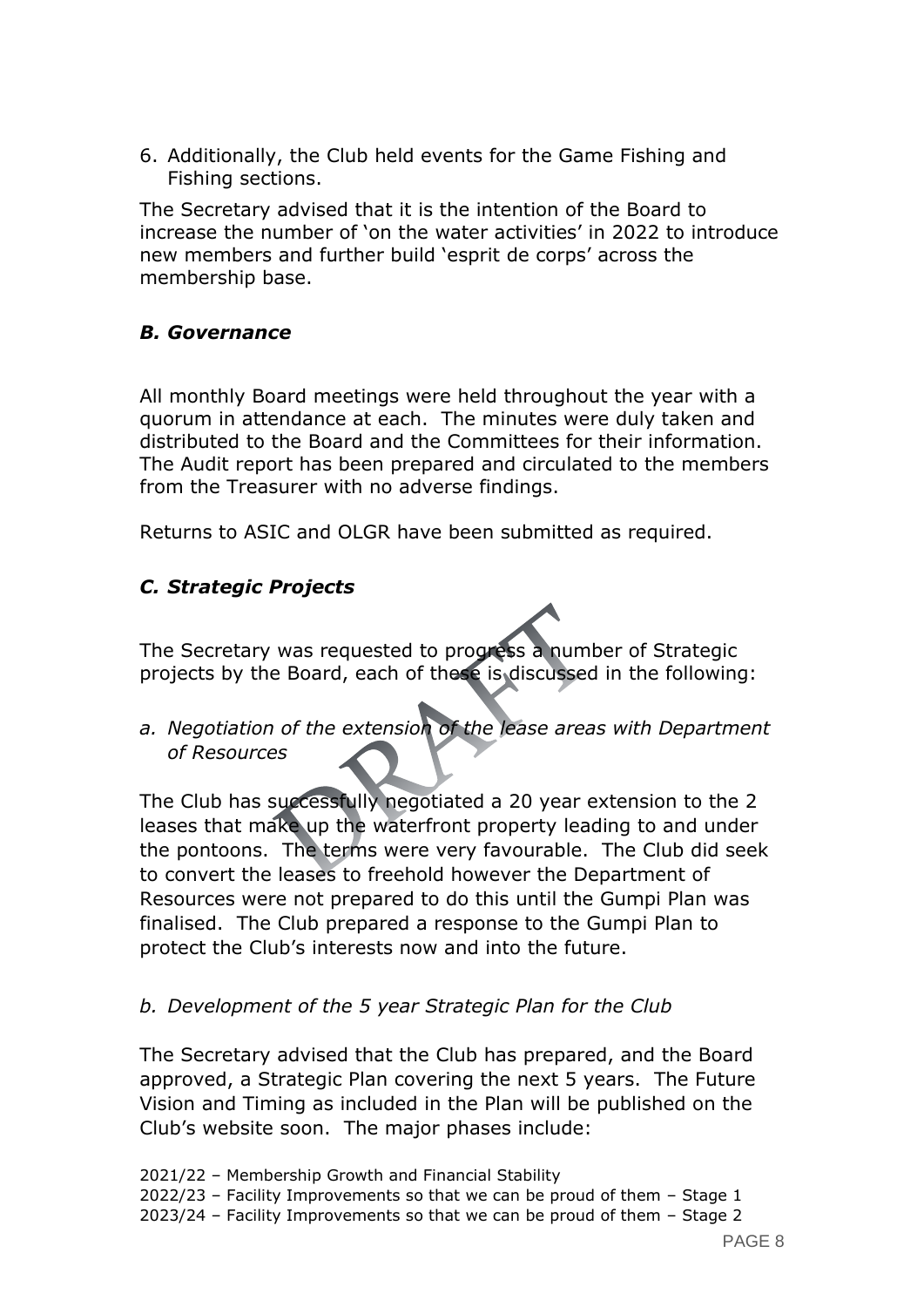2024/25 – Best Club on the Island 2025/26 – Club of Choice on the Island Network

#### *c. Modernisation of the Club's Constitution*

The Secretary advised that early in 2021 he was requested to review the current Constitution and determine whether it was appropriate moving forward for the Club. The Constitution was last reviewed in detail in 2008. Since that time there have been many changes to Corporations' Law and other Laws that impact the Club.

The Secretary advised that the Club had engaged Mullin's Lawyers to prepare a first draft of a modernised Constitution to pick up the following themes:

- i. Convert the wording to plain English;
- ii. Updated objects;
- iii. Extended terms for Flag Officers and Board to 2 years to allow for succession planning and possibly overlapping Board timing eg 3 years for Directors with a % voted upon each year;
- iv. Inclusion of a limited borrowing capacity; and
- v. Further refinement to the roles of the Sections so that Section Captains did not need to be Directors of the Club – several have not wanted to take the Board responsibilities.

The Secretary advised that the first draft was currently being reviewed and will that there will be process of consultation and briefings leading to any General Meeting to vote on adoption.

**Motion**: That the Honorary Secretary's Report be adopted.

**Proposed:** Tony Neilson **Seconded:** Ken Allsop

Motion was carried carried.

Mr Tull thanked the Secretary following his talk and passed the meeting to the Returning Officer to declare the positions vacant.

## **10. Declaration of Positions as Vacant (Returning Officer & Honorary Secretary – Director Peter Shepherd)**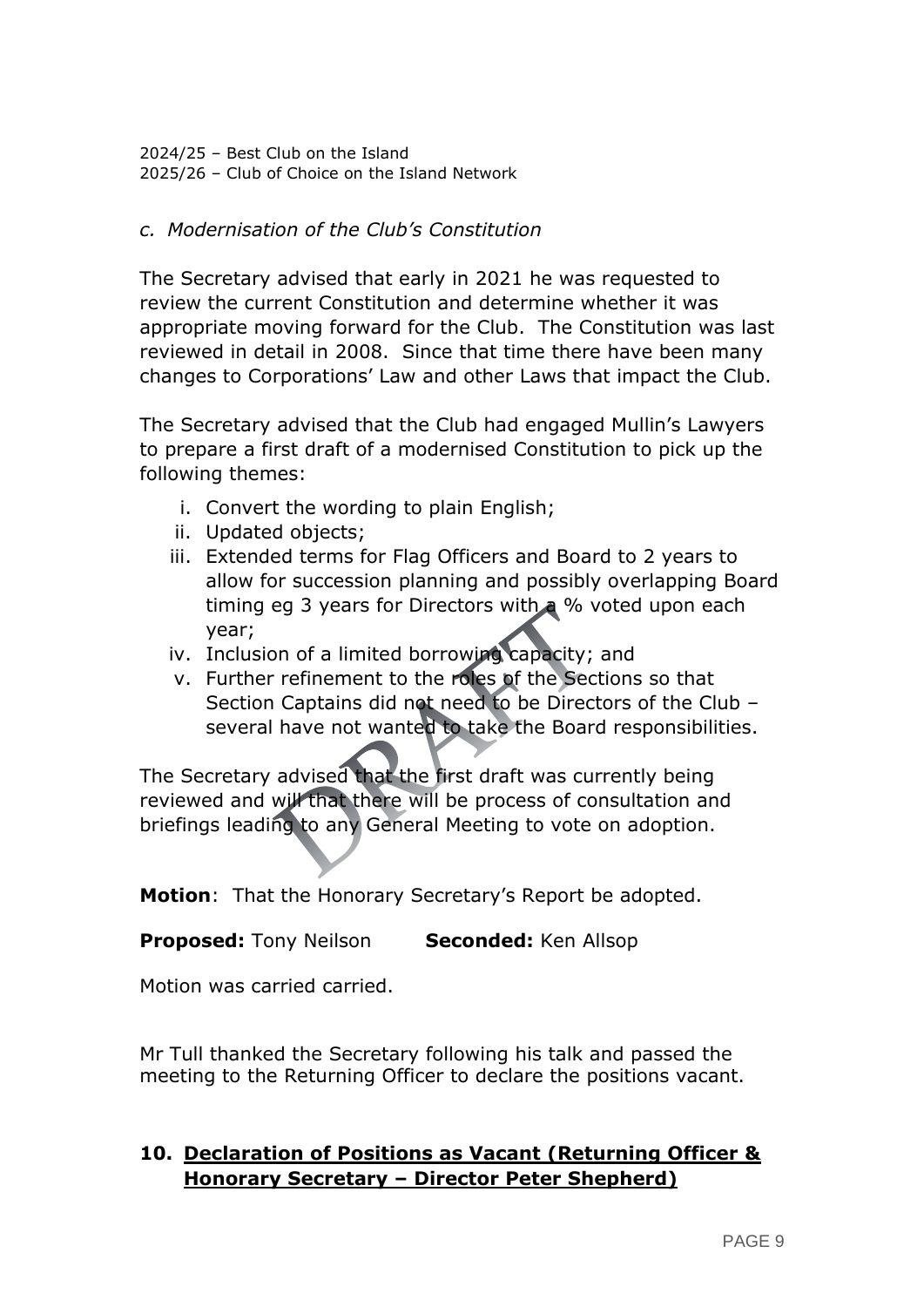The Returing Officer declared the Flag Officer and other Board positions vacant.

The Flag Officers and the other Board Members left the table.

# **11. Election of Incoming officers**

The Returning Officer advised as per the Notice of AGM that in accordance with the Constitution, as only one member was nominated for each of the Flag positions and the number of Board member nominations was equal to the Board positions, there was no requirement for a poll of the members.

The Returning Officer introduced the 2022 Flag Officers and other Board members.

#### *Flag Officers:*

- o Mr Mark Neilson Commodore
- o Mr Bruce Phillips Vice Commodore
- o Ms Maria Anderson Rear Commodore

*Other Board members:*

- o Lee Shannon-Delaney Director
- o Dennis Cronin Director
- o Mark Lopez Director
- o Peter Shepherd Director

The Returning Officer, then introduced the Section Positions.

## **12. Section Positions**

The Returning Officer advised that the following Section positions had been filled:

- Game Fish Club Fishing Section Captain: Greg Barnett
- Fishing Section Captain: Lance Magnussen
- Sailing Section Captain: Robert Smith